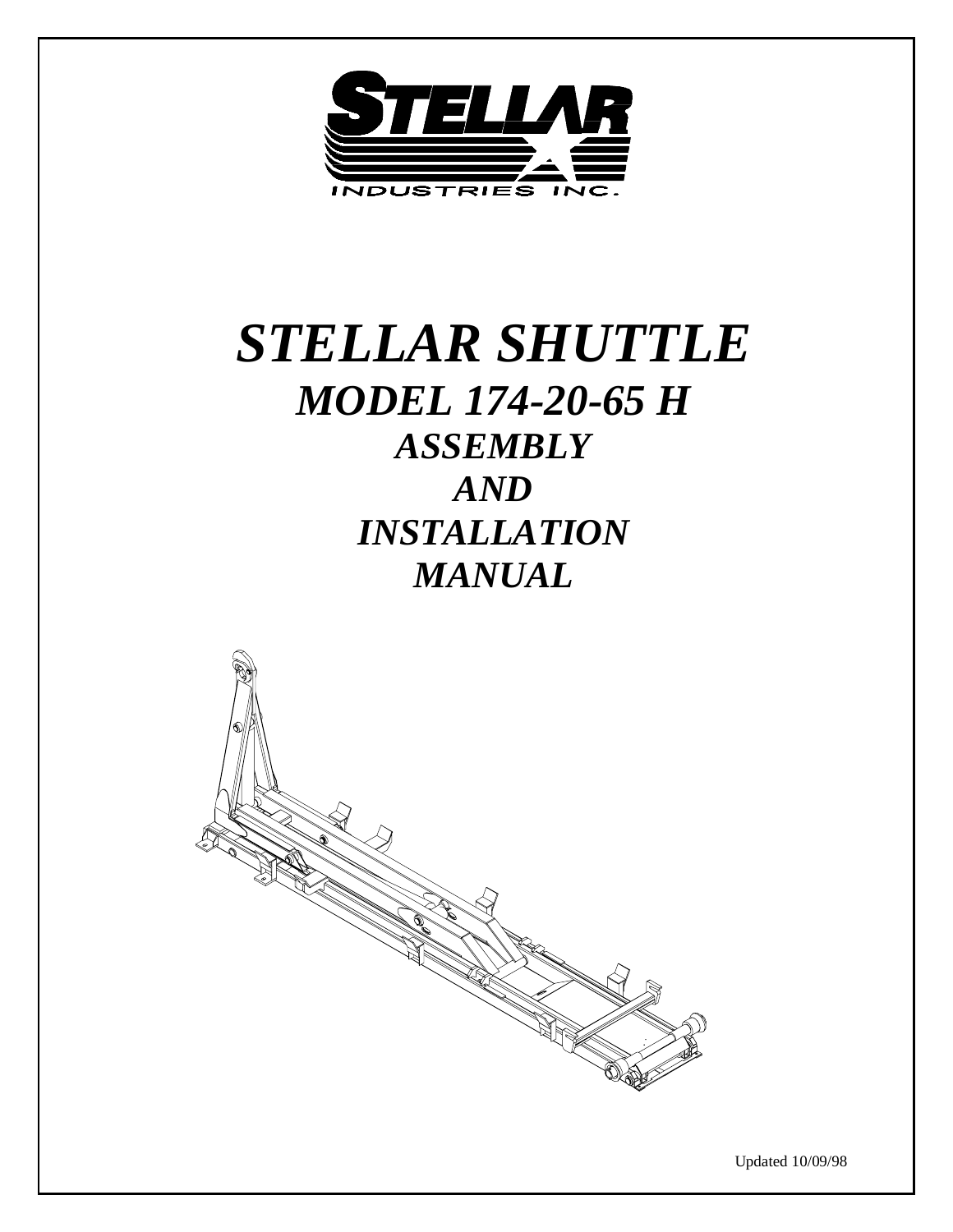# **Table of Contents**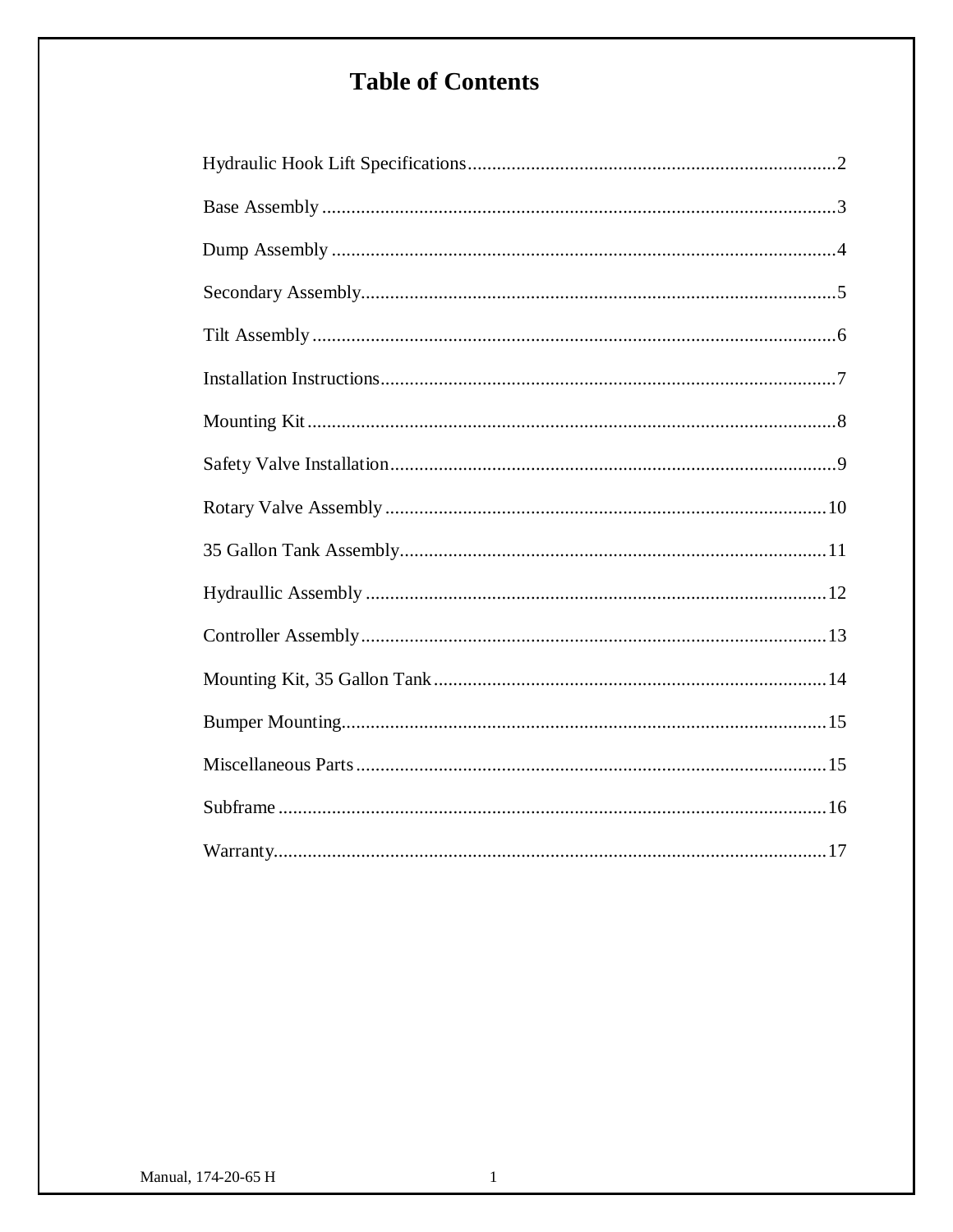# **Hydraulic Hook Lift Specifications**

| <b>Lifting Capacity:</b>                             | 65,000 pounds gross weight evenly distributed in, or on, body.                                                                                                                                                                                                                                                                                                |
|------------------------------------------------------|---------------------------------------------------------------------------------------------------------------------------------------------------------------------------------------------------------------------------------------------------------------------------------------------------------------------------------------------------------------|
| <b>Container Length:</b>                             | 17.5-foot through 22-foot from front A-frame to rear of skid rails. Longer bodies may<br>be accommodated if full dump angle is not required (may require special body-<br>mounted or extendable truck-mounted bumper to meet the Office of Motor Carrier<br>Safety (OMCS) Rear End Protection regulation 393.86)                                              |
| <b>Maximum Dump Angle:</b>                           | $52^{\circ}$                                                                                                                                                                                                                                                                                                                                                  |
| <b>Operating Pressure:</b>                           | 4200 PSI maximum                                                                                                                                                                                                                                                                                                                                              |
| <b>Weight of Loader:</b>                             | Loader weight not to exceed 7,300 pounds                                                                                                                                                                                                                                                                                                                      |
| <b>Height of Loader:</b>                             | Loader height not to exceed 11.56" as measured from top of truck frame to top of<br>loader rollers                                                                                                                                                                                                                                                            |
| <b>Hook Height:</b>                                  | 61.75-inches from bottom of skid rails to centerline of hook bar. Loader must be able<br>to pick up 10-inches below grade when mounted on a truck with 41" frame height.                                                                                                                                                                                      |
| <b>Hydraulic Pump:</b>                               | Direct-coupled high-pressure gear pump.                                                                                                                                                                                                                                                                                                                       |
|                                                      | <b>Hydraulic Control Valve:</b> Stack-type valve mounted directly onto the oil reservoir.                                                                                                                                                                                                                                                                     |
| <b>Controls:</b>                                     | Dual manual levers with sealed cable actuators mounted in the truck cab to allow full<br>feathering of all loader functions.                                                                                                                                                                                                                                  |
| <b>Tilting Hook Assembly:</b>                        | Loader must have pivoting type front tilt section (jib) to provide a low degree<br>loading/unloading angle. Hook to include automatic mechanical safety latch, which<br>disengages only when the container/body is in proper position to be picked up or<br>dropped off.                                                                                      |
| <b>Tilt Cylinder:</b>                                | Single 5-inch bore with 2.5-inch diameter rod cylinder. Cylinder must be double<br>acting and include dual integral pilot-operated counterbalance valves to prevent<br>cylinder collapse in case of hose failure.                                                                                                                                             |
| <b>Tilt Section Operation:</b>                       | Loader must include a hydraulic lock-out device to prevent operation of the tilt section<br>while loader is in the dumping mode.                                                                                                                                                                                                                              |
| Lift/Dump Cylinder:                                  | Dual 7-inch bore with 3.0-inch diameter rod cylinder. Cylinder must be double acting<br>and include dual integral pilot-operated counterbalance valves to prevent cylinder<br>collapse in case of hose failure.                                                                                                                                               |
| <b>Dump/Tilt Interlock:</b>                          | Dumping must be accomplished through a rear pivot. Tilt and lift sections must lock<br>into a rigid full length 34" wide frame with front saddles to provide support for the<br>container while in the dump mode. These sections form this frame without the use of<br>mechanical latches, which rely on gravity, springs, or container/body mounted latches. |
| <b>Rear Body Hold-Downs:</b>                         | Dual fixed-position hold-down devices mounted to the dump frame to secure the body<br>to the loader through all ranges of the dump mode. This must be accomplished<br>without the use of steel springs and/or hydraulic/air cylinders.                                                                                                                        |
| <b>Rear Dump Hinge Pin:</b>                          | 3-inch diameter stainless steel minimum                                                                                                                                                                                                                                                                                                                       |
| <b>Pins &amp; Bushings</b>                           | All pins to be stainless steel. All bushings to be of the permanently lubricated variety.<br>No grease zerks allowed.                                                                                                                                                                                                                                         |
| Hoses & Hydraulic<br><b>Fittings:</b>                | All hoses and fittings are to be SAE: metrics not allowed. O-ring face seal<br>fittings to be utilized wherever possible.                                                                                                                                                                                                                                     |
| <b>Origin of Manufacture:</b><br>Manual, 174-20-65 H | Loader to be designed and manufactured in the United States of America.<br>2                                                                                                                                                                                                                                                                                  |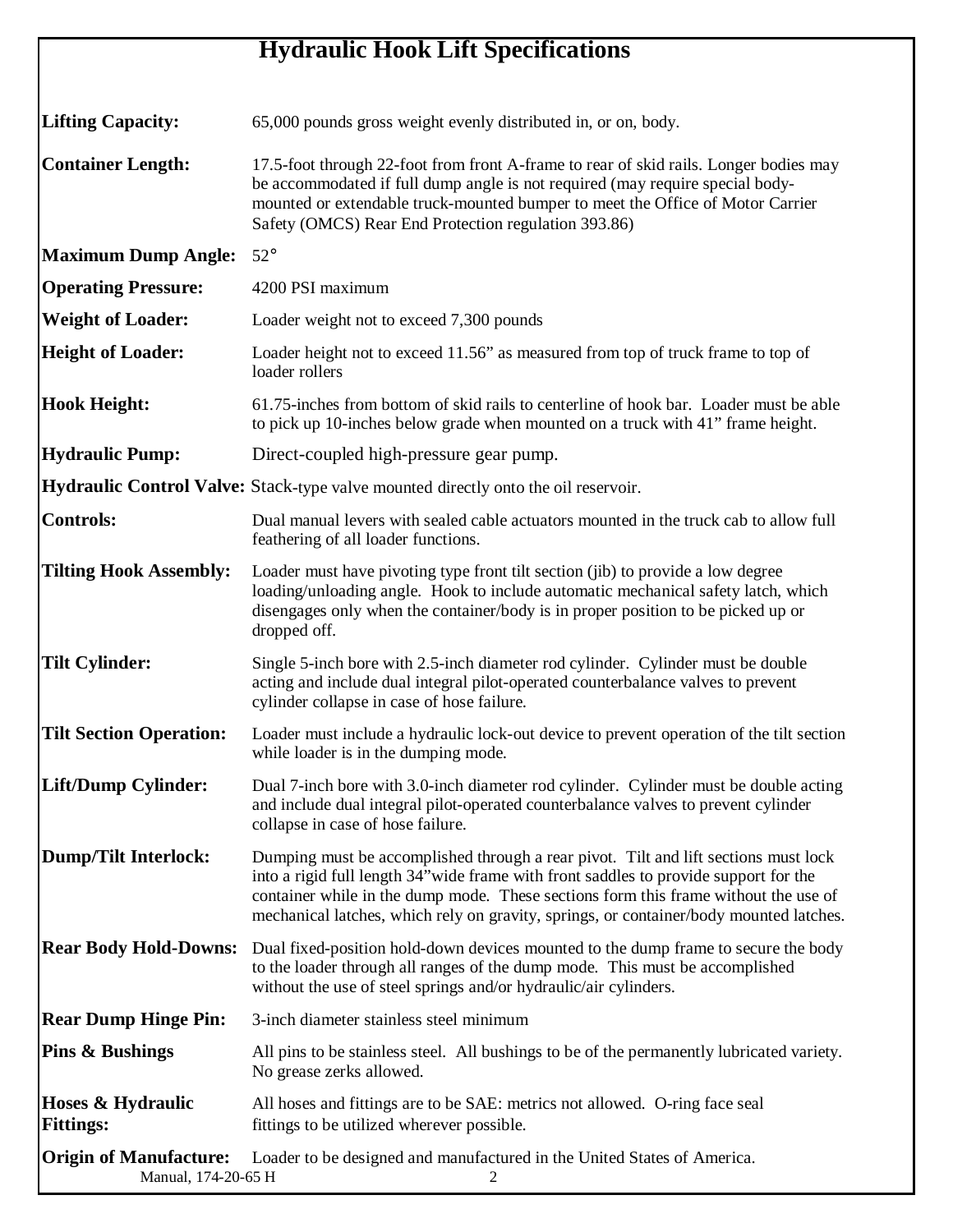

| ITEM | P/N   | <b>DESCRIPTION</b>           | QTY |
|------|-------|------------------------------|-----|
|      | 9357  | Base Weldment                |     |
| 2    | 0811  | Cylinder, 7.00x71.63         | 2   |
| 3    | 6522  | Bushing, GSI-4043-32         | 10  |
| 4    | 9300  | Pin, 2.50x23.25 D & T        |     |
| 5    | 8457  | Cap Scr, 0.50-13x1 SS        | 2   |
| 6    | 6521  | Bushing, GSI-4851-32         | 2   |
| 7    | 8455  | Pin Cap, 0.56x3.50x0.25      | 2   |
| 8    | 8460  | Bushing Modified 6522        |     |
| 9    | C0929 | Cap Scr 0.31-18X2.75         | 2   |
| 10   | 0343  | Washer 0.31 Flat             | 2   |
| 11   | 0342  | Nut 0.31-18 Nyloc            | 2   |
| 12   | D0163 | Valve, C-Bal Manifold        |     |
| 13   | 9438  | <b>Bushing Modified 6521</b> | 2   |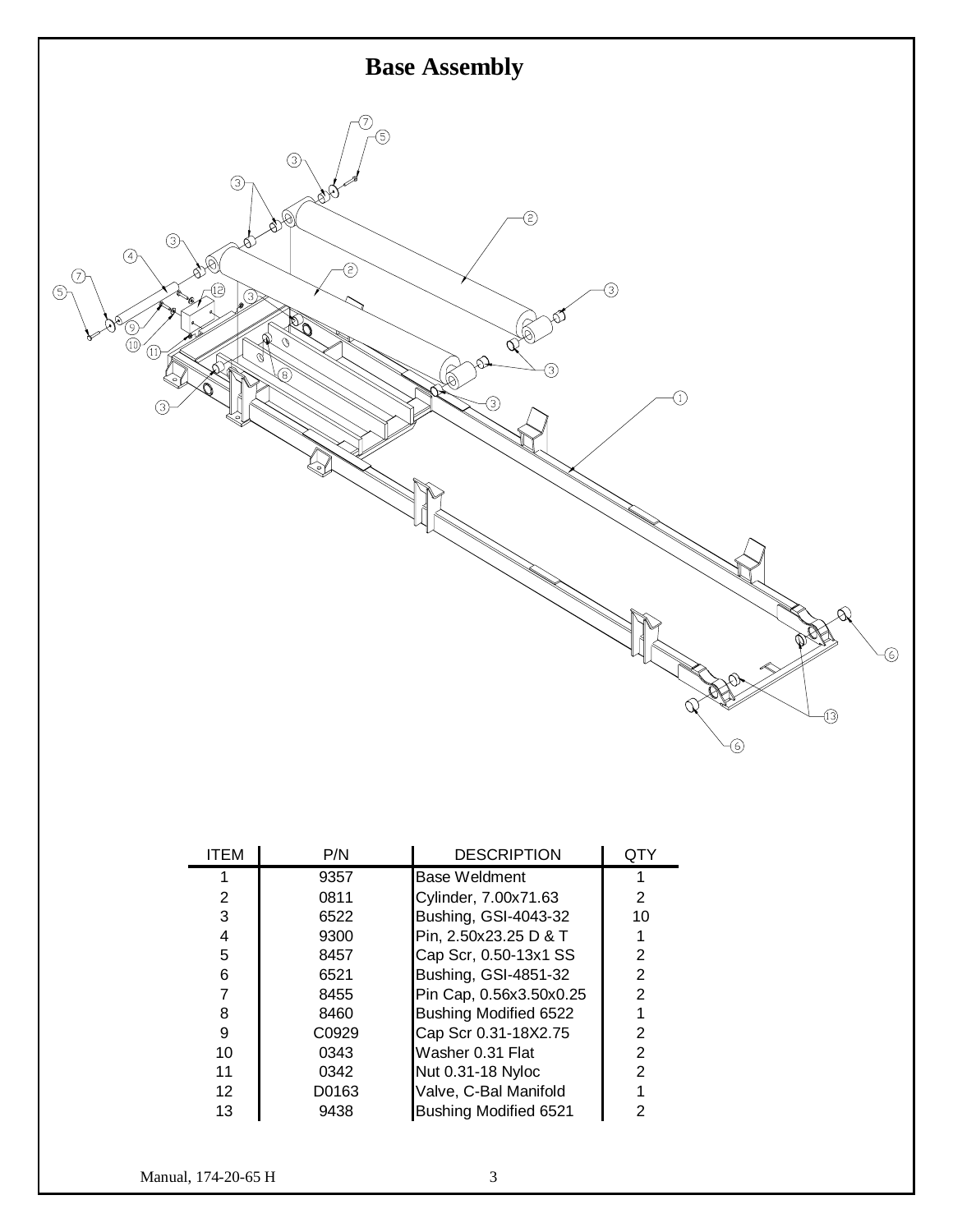

| <b>ITEM</b> | P/N  | <b>DESCRIPTION</b>           | QTY | <b>ITEM</b>     | P/N  | <b>DESCRIPTION</b>       | QTY |
|-------------|------|------------------------------|-----|-----------------|------|--------------------------|-----|
|             |      | 9358 Dump Weldment           |     | 9               | 3798 | Washer, 3.06x6.00 UHMW   |     |
|             | 0507 | Cap Screw, .50-13x4.50       | 2   | 10 <sub>l</sub> | 2715 | Roller                   | 4   |
|             | 2727 | Collar, Locking              | 2   | 11 <sub>1</sub> | 2096 | Snap Ring, 3.00          | 4   |
|             |      | 0360 Nut, .50-13 Nyloc       | 2   | 12 <sub>l</sub> | 2714 | Double Roller SS         |     |
|             | 2719 | Pin, 3.00x56.00              |     | 13              | 9224 | Pin, 3.00X43.00 D & T    |     |
|             |      | 1548 Thrust Washer, 3.01 Dia | 8   | 14              | 8597 | Pin Cap, 0.56x4.00x0.25  |     |
|             | 6521 | Bushing, GSI-4851-32         | 16  | 15 <sub>l</sub> | 8457 | Cap Scr, 0.50-13x1.00 SS | 2   |
|             | 2709 | Double Roller CS             |     | 16              | 9438 | Bushing Modified 6521    |     |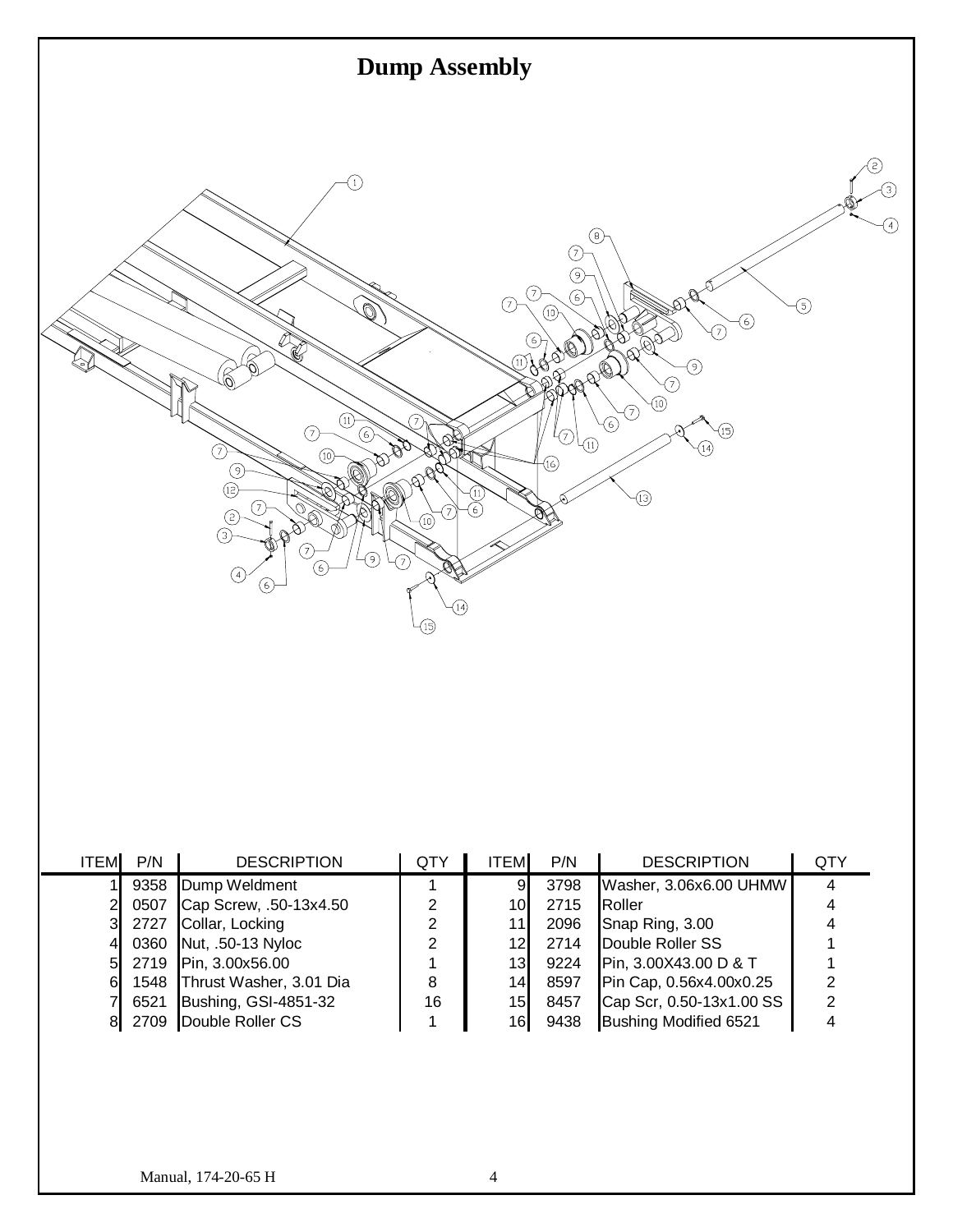

|                | P/N  | <b>DESCRIPTION</b>       |   |
|----------------|------|--------------------------|---|
|                | 9143 | Secondary Weldment       |   |
| $\overline{2}$ | 6522 | Bushing, GSI-4043-32     | 8 |
| $\overline{3}$ | 9225 | Pin, 3.00x33.75 D&T      |   |
| 4              | 4437 | Pin, 2.50x27.50 D&T      |   |
| $5 \mid$       | 8455 | Pin Cap, 0.56x3.50x0.25  |   |
| 61             | 8457 | Cap Scr, 0.50-13x1.00 SS |   |
| 7              | 6521 | Bushing, GSI-4851-32     |   |
| 8              | 9438 | Bushing, Modified 6521   |   |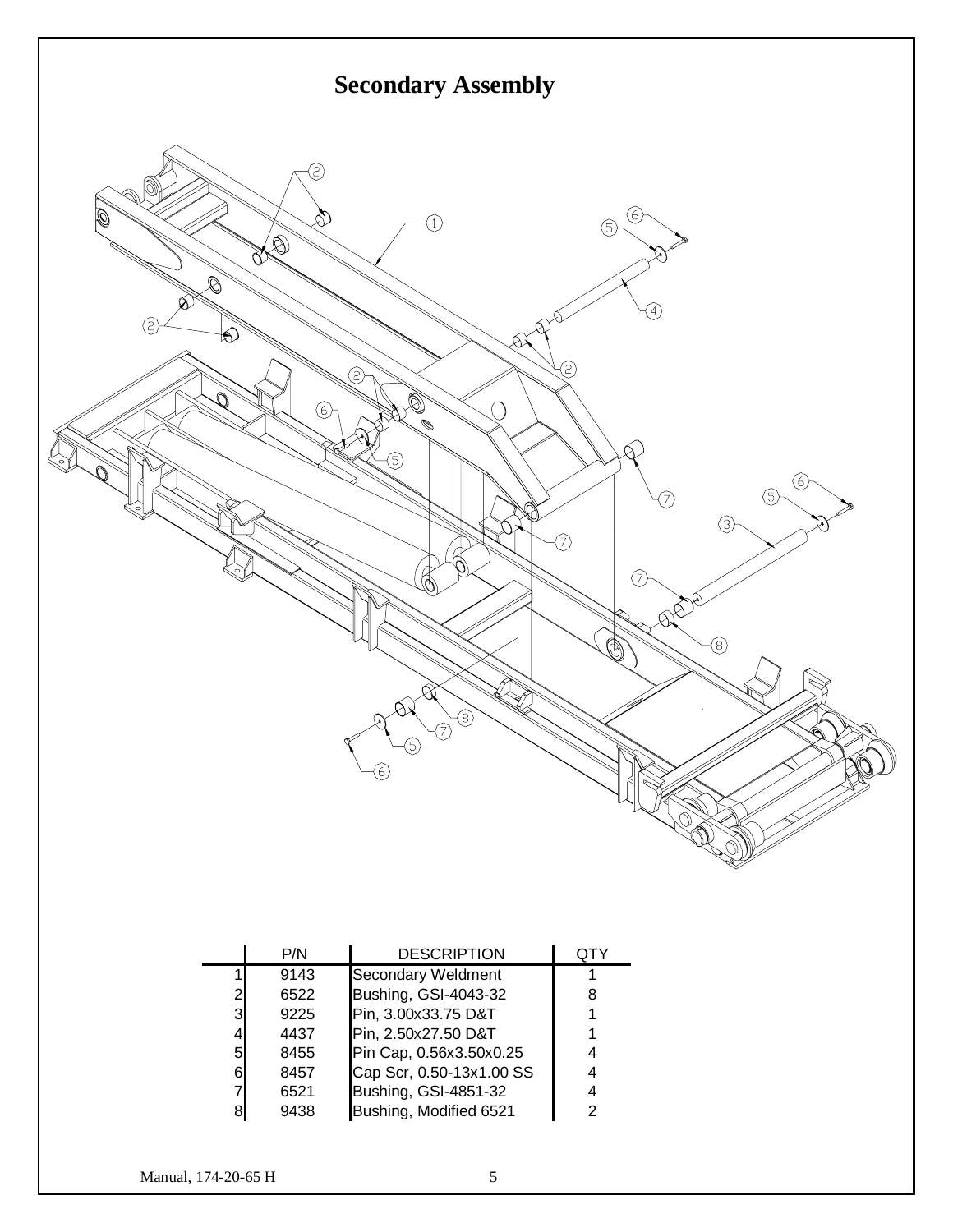

| <b>ITEM</b> | P/N  | <b>DESCRIPTION</b>      | QTY | <b>ITEM</b> | P/N  | <b>DESCRIPTION</b>      | QTY |
|-------------|------|-------------------------|-----|-------------|------|-------------------------|-----|
|             | 8600 | <b>Tilt Weldment</b>    |     | 81          | 0066 | Bushing, GSI-3235-32    | 11  |
| 2           | 8818 | Pin Cap, 0.63x2.00x0.63 | 2   | 9           | 8598 | Pin Weldment, 2.50x8.38 | 2   |
| 3           | 2898 | Latch, SS 52,000#       |     | 10I         | 8455 | Pin Cap 0.56x3.50x0.25  | 6   |
| 4           | 2899 | Latch, CS 52,000#       |     | 11I         | 6522 | Bushing, GSI-4043-32    |     |
| 51          | 8457 | Cap Scr 0.50-13x1.00 SS | 8   | 12I         | 9718 | Pin 2.00X24.75 D&T      |     |
| 61          | 9292 | Pin 2.00x18.25 D&T      |     | 13          | 5145 | Pin Cap 0.56x3.00x0.25  |     |
|             | 1994 | Cylinder, 5.00x24.50    |     |             |      |                         |     |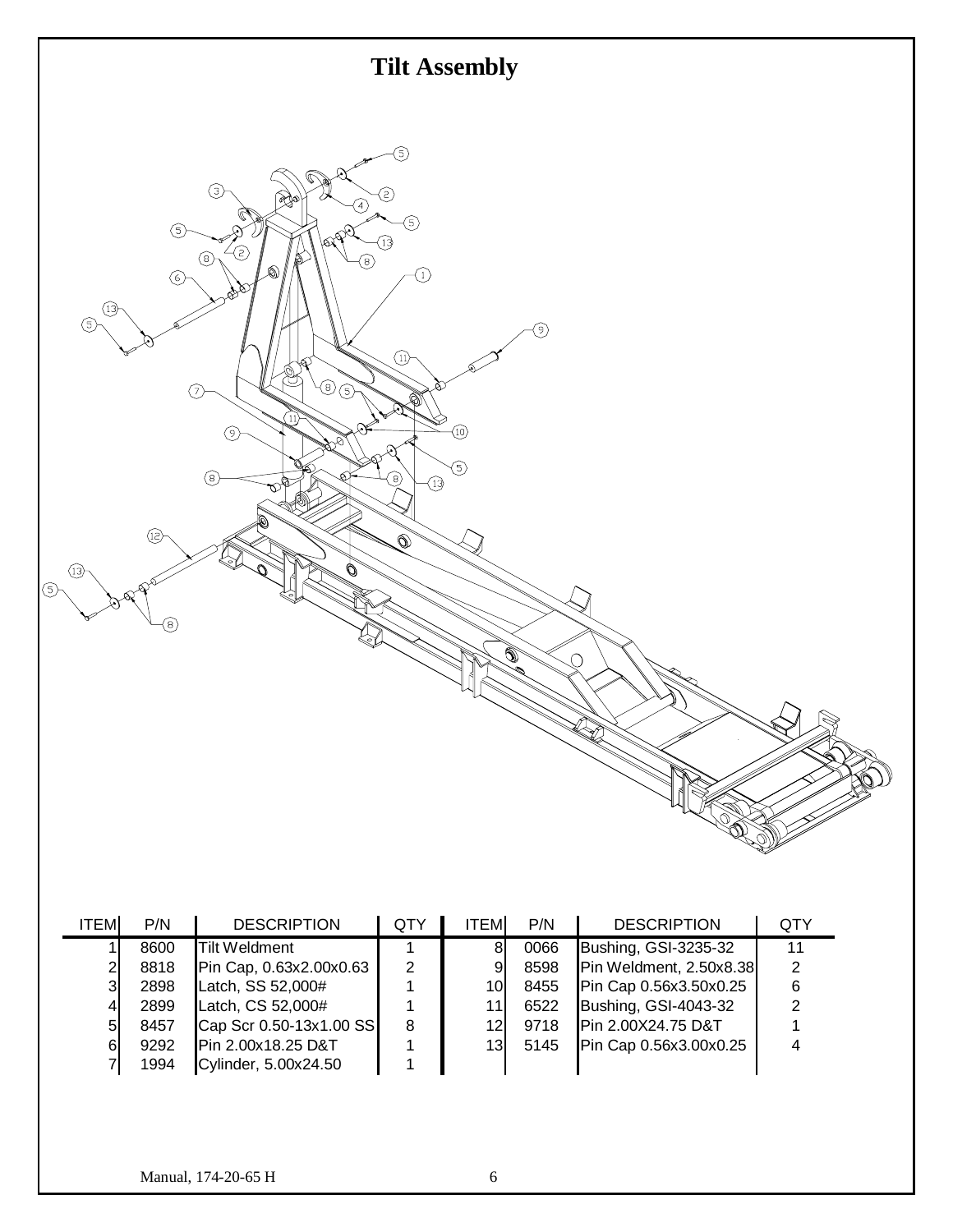### **INSTALLATION INSTRUCTIONS**

### **READ ALL INSTRUCTIONS BEFORE PROCEEDING**

MOUNT PTO AND PUMP

MOUNT RESERVOIR VALVE COMBO TO TRUCK FRAME

CONNECT SUCTION AND PRESSURE TO TANK, VALVE BANK, AND PUMP

FILL OIL RESERVOIR TO 3" OF THE TOP (DEXTRON II IS RECOMMENDED)

INSTALL CONTROLLERS AND CABLES IN CAB

SET SHUTTLE ON THE TRUCK SO THAT ITS FRONT PLATE IS AT LEAST 3" BEHIND THE CAB. THE SHUTTLE SHHOULD BE SET A MINIMUM OF ½" ABOVE THE TRUCK FRAME

SQUARE THE SHUTTLE ON THE TRUCK FRAME

SHORTEN THE TRUCK FRAME TO ABOUT 2" FROM THE REAR TO THE LOADER

USING 1" BOLTS(3 ½" LONG), WASHERS AND NUTS, ATTACH THE 6 MOUNTING CHANNELS TO THE 6 MOUNTS ON THE LOADER

USING THE MOUNTING CHANNELS AS A GUIDE DRILL (12) 1-1/16" HOLES THROUGH THE TRUCK FRAME

LOCATE (2) 6X4X1/2 ANGLES, ITEM 5 ON PAGE 8, AND DRILL (3) 1-1/16" HOLES PER ANGLE THROUGH THE ANGLE AND THE TRUCK FRAME. INSTALL 1" BOLTS (3" LONG), WASHERS AND NUTS AND SECURE PATES TO THE TRUCK FRAME. THEN WELD THE PLATES DIRECTLY TO THE BASE SECTION OF THE LOADER. THE ANGLES SHOULD HOLD THE BASE A MINIMUM OF ½" ABOVE THE TRUCK FRAME.

LOCATE (2)  $6X4X1/2$  ANGLES AND FLATS, ITEMS 1 & 2 ON PAGE 8, AND DRILL (3) 1-1/16" HOLES PER ANGLE THROUGH THE ANGLE, PLATE, AND THE TRUCK FRAME. INSTALL 1" BOLTS (3" LONG), WASHERS AND NUTS AND SECURE PATES TO THE TRUCK FRAME. THEN WELD THE PLATES DIRECTLY TO THE BASE SECTION OF THE LOADER. THE ANGLES SHOULD HOLD THE BASE A MINIMUM OF ½" ABOVE THE TRUCK FRAME.

USING 1" BOLTS (3" LONG), WASHERS, AND NUTS SECURE ALL TIE DOWNS TO THE TRUCK FRAME AND THE LOADER

CONNECT HOSES TO VALVE BANK AS INDICATED IN HYDRAULIC ASSEMBLY

SET THE RELIEF VALVE TO 4200 PSI

OPERATE THE LOADER TO ELIMINATE AIR FROM THE SYSTEM

CHECK THE OIL LEVEL AND ADD OIL IF REQUIRED

Manual, 174-20-65 H 7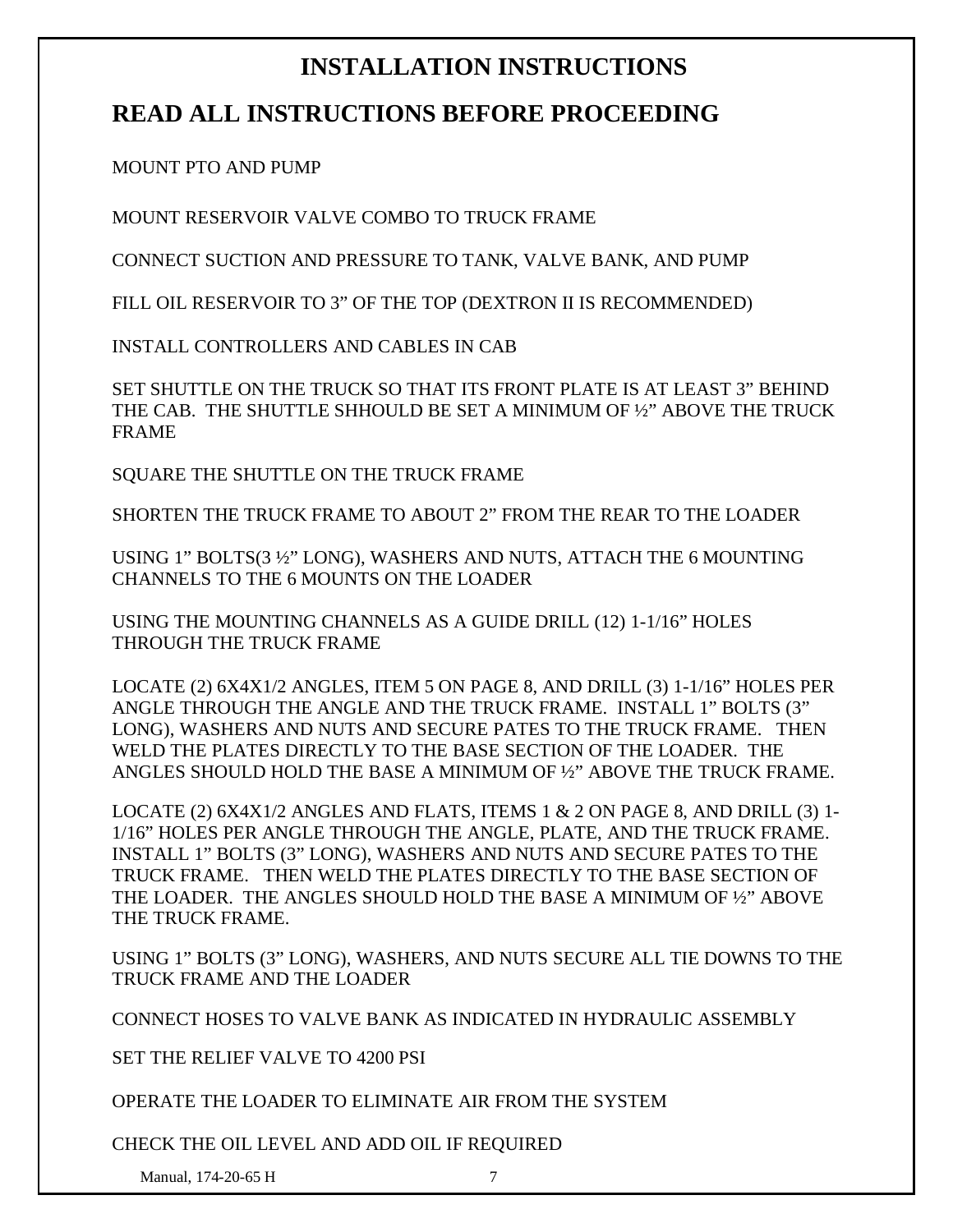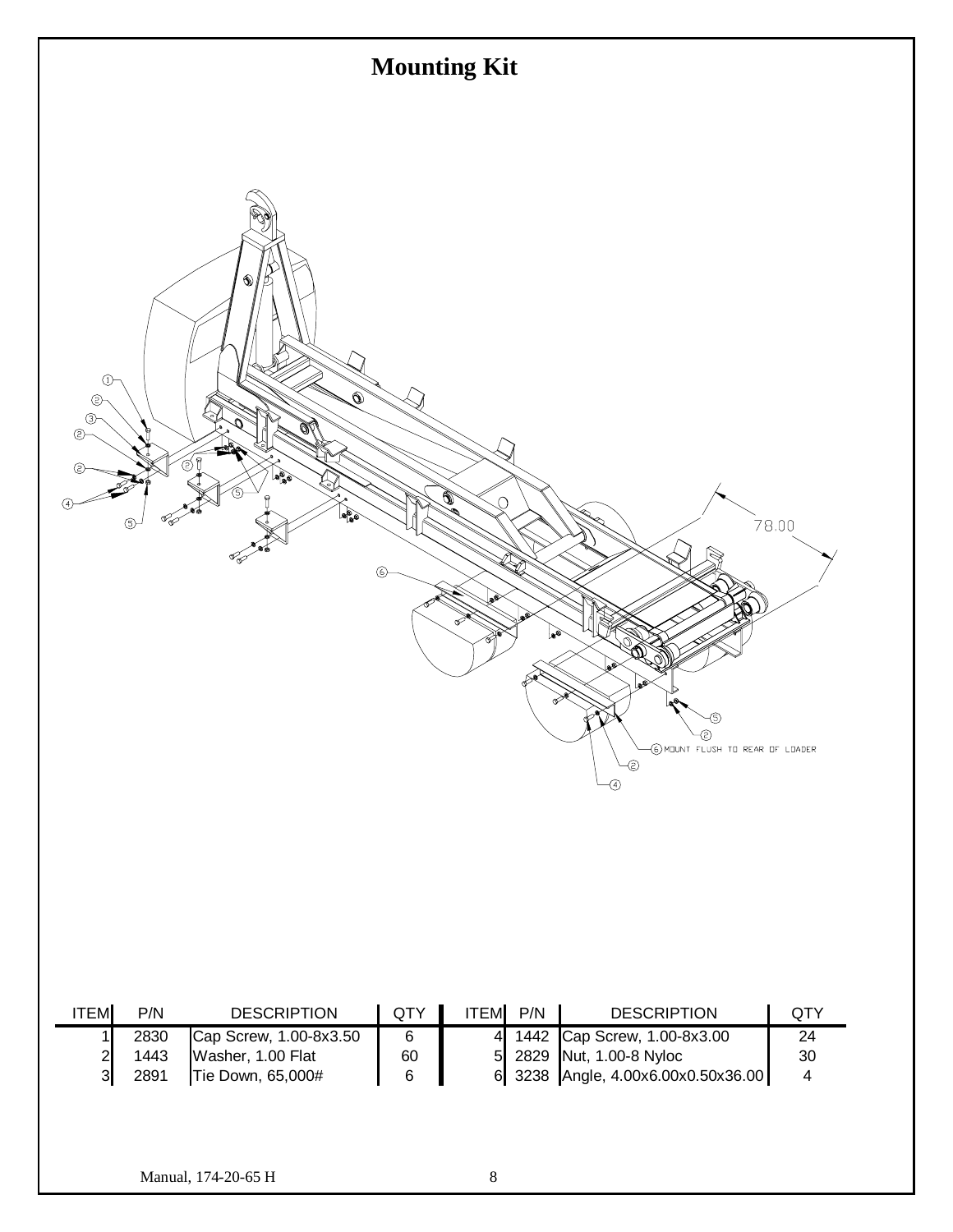#### **Safety Valve Installation**

Incorporated into the standard Stellar Hooklift is a safety valve designed to protect the dump section tabs from being damaged by the tilt section.

It is important to locate this valve properly for safe operation of the Stellar Hooklift.

This cartridge is located in the main valve stack and MUST be placed off of the tilt cylinder retract port. The following illustrations show a standard (driver side) installation and an optional (passenger side) installation. Passenger side installations are common when mounting to cab-over chassis. All valve stacks are shipped for standard (driver side) installations. The safety valve must be moved to the tilt cylinder retract port for all nonstandard installations. This valve will be switched with a load check plug when being moved to an alternate position. A poppet and spring are located behind the safety valve and load check plugs. Care should be taken not to lose these parts when modifying.



#### **Valve stack for standard installation**



**Valve stack for non-standard installation**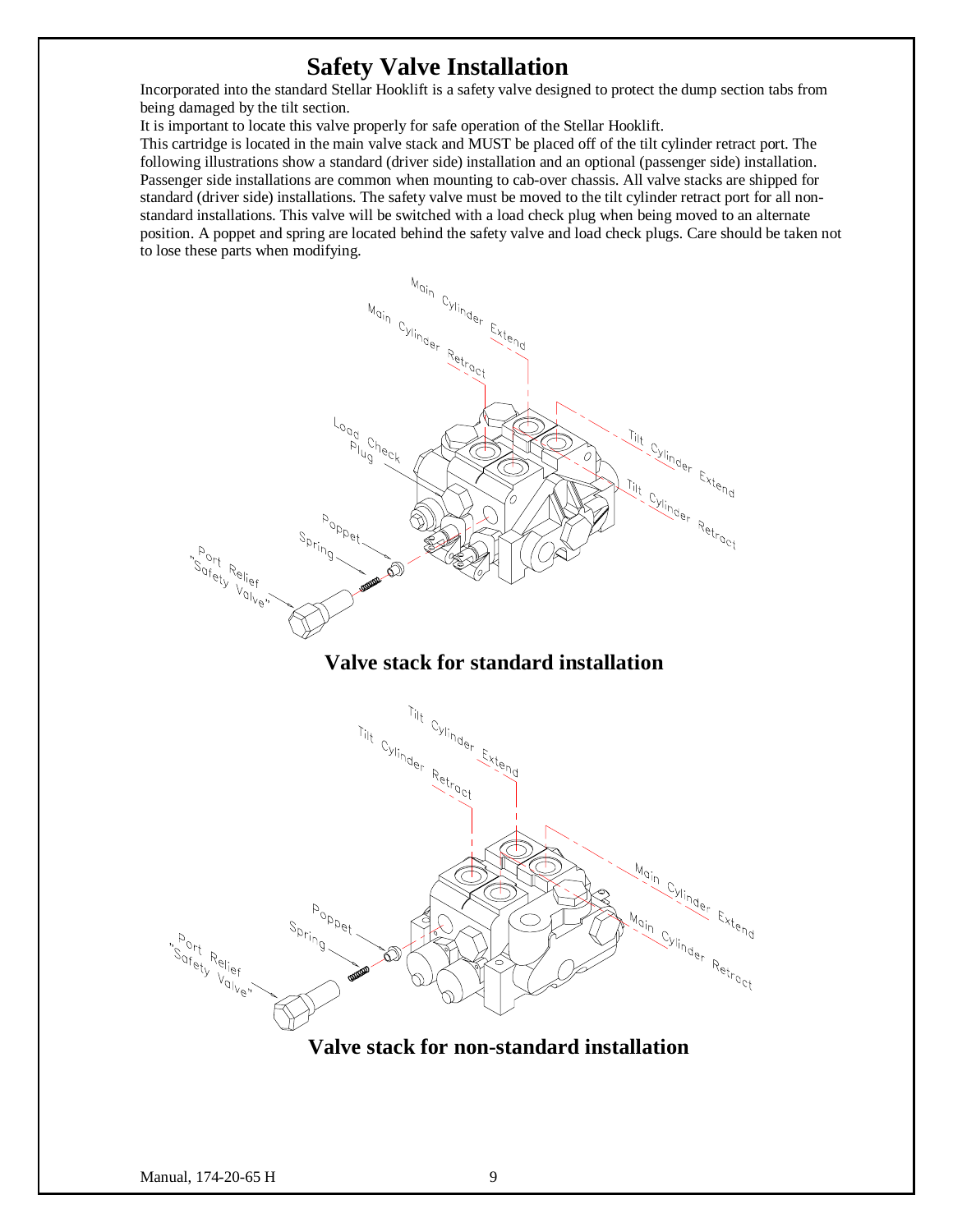

| <b>ITEM</b> | P/N  | <b>DESCRIPTION</b>        | QTY | <b>ITEM</b> | P/N               | <b>DESCRIPTION</b>           | QTY |
|-------------|------|---------------------------|-----|-------------|-------------------|------------------------------|-----|
|             | 0482 | Cap Screw, 0.25-20x3.00   | 2   | 10I         | 0353              | Cap Screw, 0.38-16x2.00      |     |
| *2          | 0933 | Body, Rotary Valve        |     | $*11$       | D0270             | Spool, Rotary Valve          |     |
| 3           | 0347 | Nut, 0.38-16 Nyloc        |     | *12         | 0979              | Seal, U-Cup                  |     |
| 41          | 1521 | Rod, Rotary Valve         |     | 13          | 3748              | Washer, Rotary Valve         |     |
| 51          | 2478 | Nut, 0.31-24              | 2   | 14I         | C6113             | Cotter, 0.094x1.00           |     |
| 61          | 2476 | Rod, 0.31-24 Threaded GR7 | 12" | 15          | 0977              | O'Ring, 1.00x1.25x0.12       |     |
|             | 2479 | Clevis, 0.31 Pin          | 2   | 16          | D <sub>1638</sub> | O'Ring, 1.12x1.38x0.12       |     |
| 81          | 0333 | Nut, 0.25-20 Nyloc        | 2   | 17          | 0877              | <b>Rotary Valve Assembly</b> |     |
| 91          | 0480 | Cap Screw, 0.25-20x1.00   |     |             |                   |                              |     |

\* Items are part of #17(0877- Rotary Valve Assembly)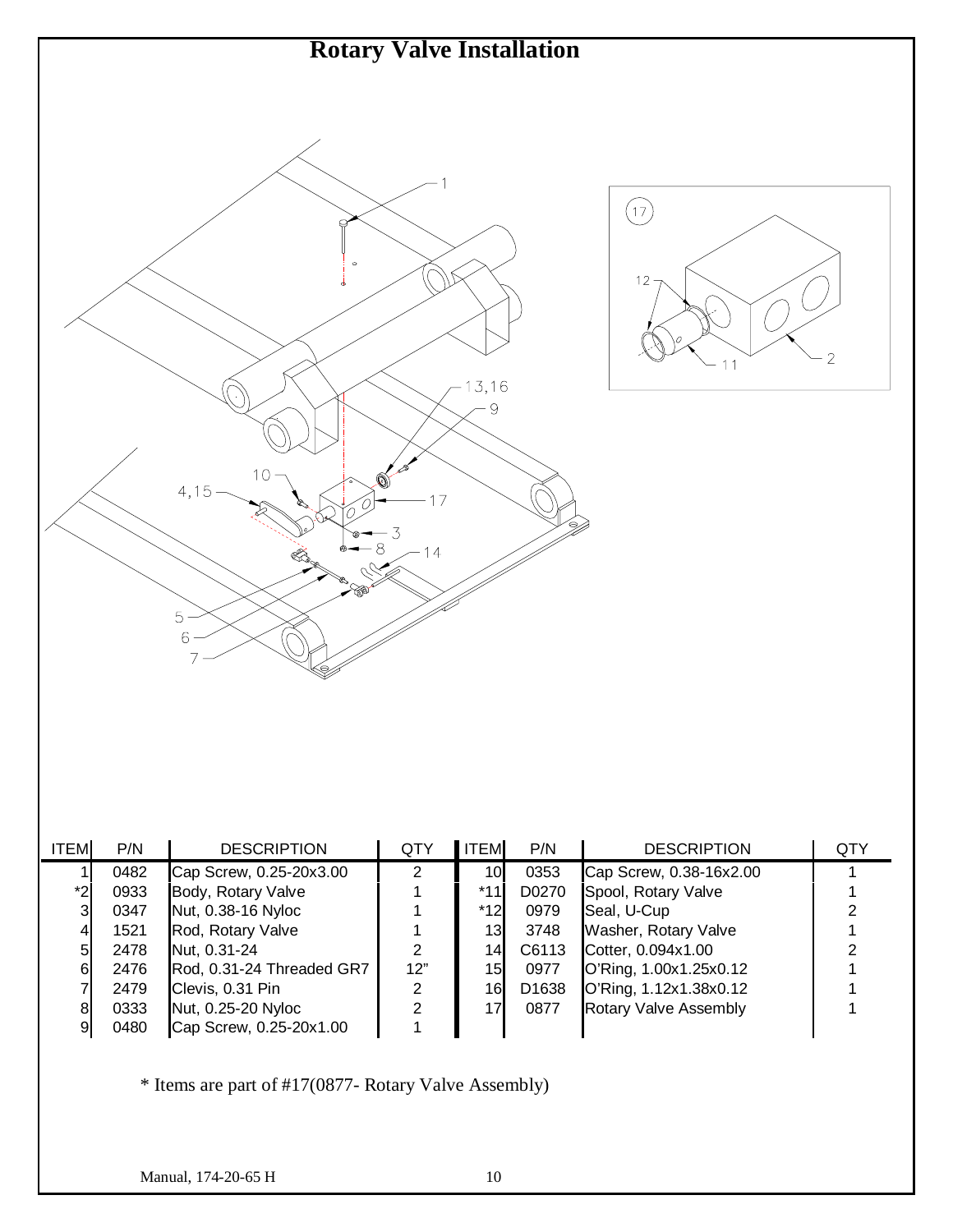





| <b>ITEM</b> | P/N   | <b>DESCRIPTION</b>                    | <b>QTY</b> | <b>ITEM</b> | P/N  | <b>DESCRIPTION</b>                  | QTY |
|-------------|-------|---------------------------------------|------------|-------------|------|-------------------------------------|-----|
|             | 3500  | Tank 35 Gal                           |            | 16          | 0339 | Cap Screw., .25-20x2.50             | 3   |
|             | C4825 | Fitg, Bush Blk 2.50x.75               |            | 171         |      | C2252 Fitg, Adapter 8-10 F5OLO-S    |     |
|             | C2126 | Plug, Magnet .75                      |            |             |      | 18 C2376 Fitg, Adapter 8-C6LO-S     |     |
|             | C6328 | Diffuser, 25-35 Gal                   |            |             |      | 19 C2248 Fitg, Adapter 6-C6LO-S     |     |
| 51          |       | C4694 St. Elbow $1.25x90^\circ$ Blk   |            |             |      | 20 C1855 Fitg, Adapter 6-10 F5OLO-S |     |
| 61          |       | D0024 Nipple, 1.25x14.00 Blk          |            |             |      | 21 C4730 Nipple, Barb 2.00          |     |
|             | C6228 | Filter Head SF120-25 1.3              |            |             |      | 22 C6327 Filter, Strainer TF-2030-0 |     |
| 81          |       | C6225 Filter Large, SE-10             |            |             |      | 23 C4955 Sight Gauge, 75 Npt Eye    |     |
| 9           |       | C2375   Fitg, Reducer 0102-20-12      |            |             |      | 24 C1053 Nipple, 75x2.50 Blk Pipe   |     |
| 10I         | C4952 | Fitg, Adapter 12 FLO-S                |            |             |      | 25 C5930 Coupler, 75 Blk            |     |
| 11I         |       | C4866   Fitg, Seal Lok 90 1J943-12-12 | 3          |             |      | 26 C2151 Cap, Filler Breather       |     |
| 12I         | C1585 | Hose, Hyd. 75 381-12                  | 24"        |             |      | 27 C4282 Muffler, Load Genie        |     |
| 13I         | C4944 | Valve Bank, V-20                      |            | 28          | 7353 | Nipple 2.00 Hex                     |     |
| 14I         |       | C2142   Fitg, Adapter 12-F5OLO-S      | 2          |             |      | 29 C4750 Ball Valve 2.00            |     |
| 15I         | 0521  | Washer, .25 Lock                      | 3          |             |      |                                     |     |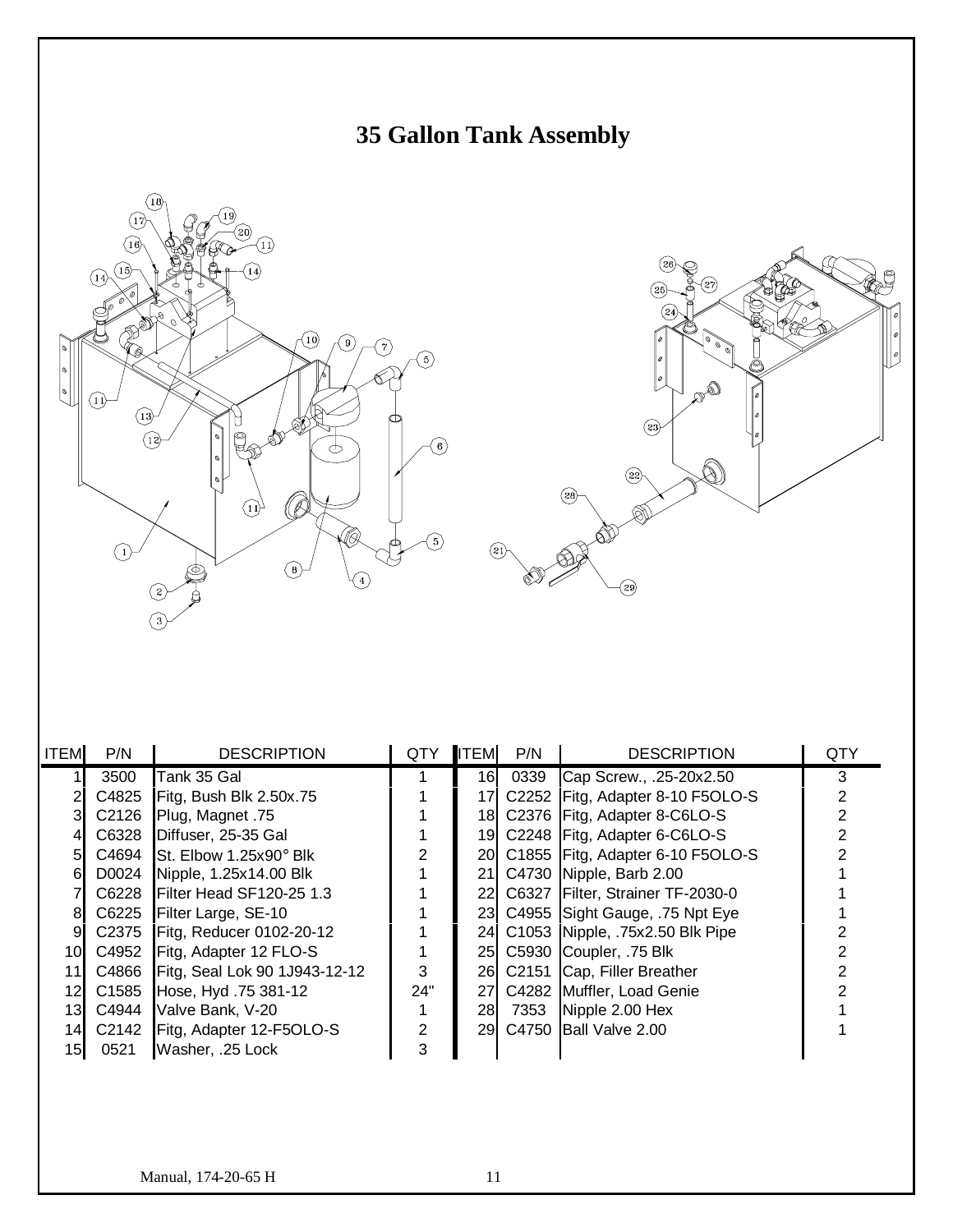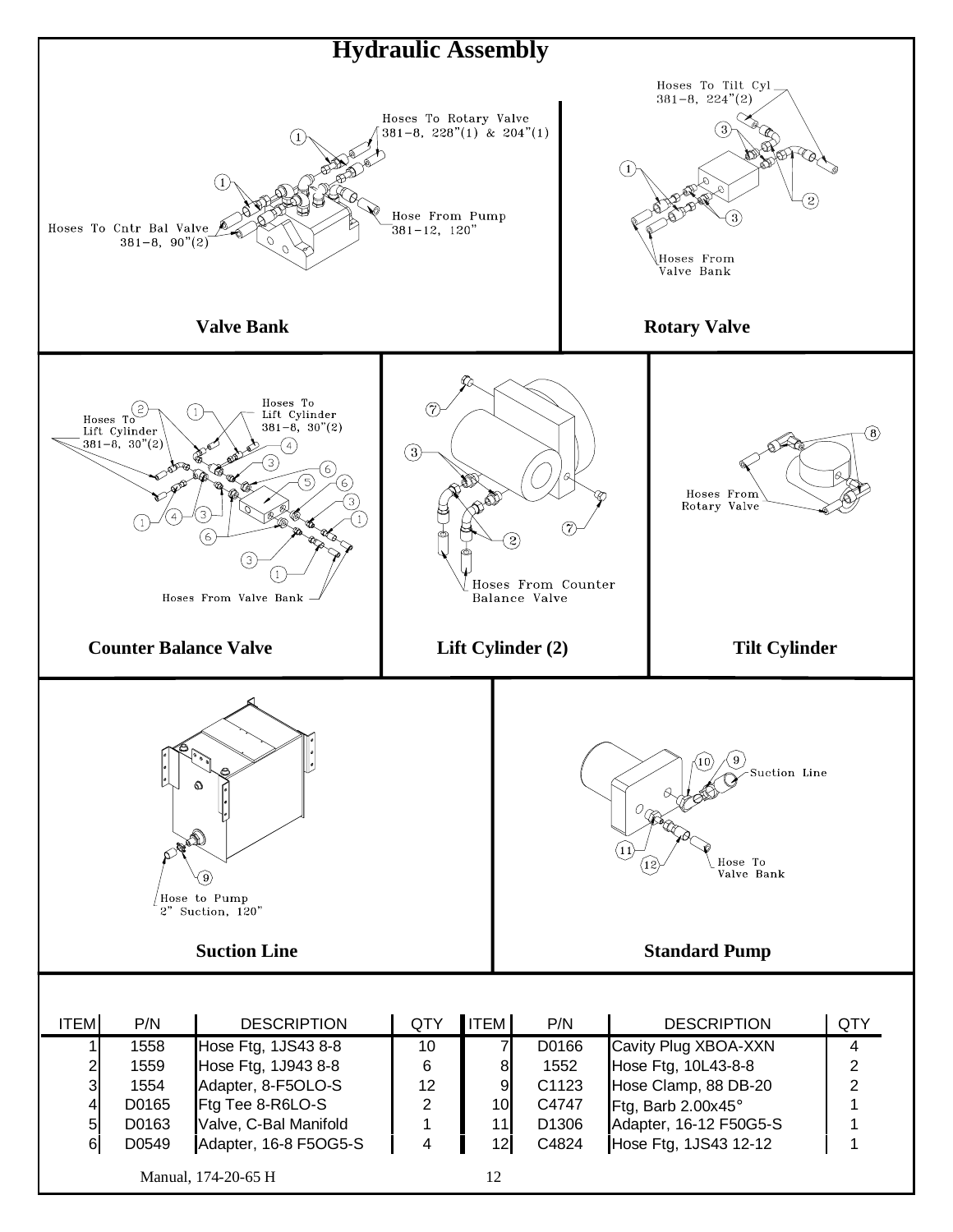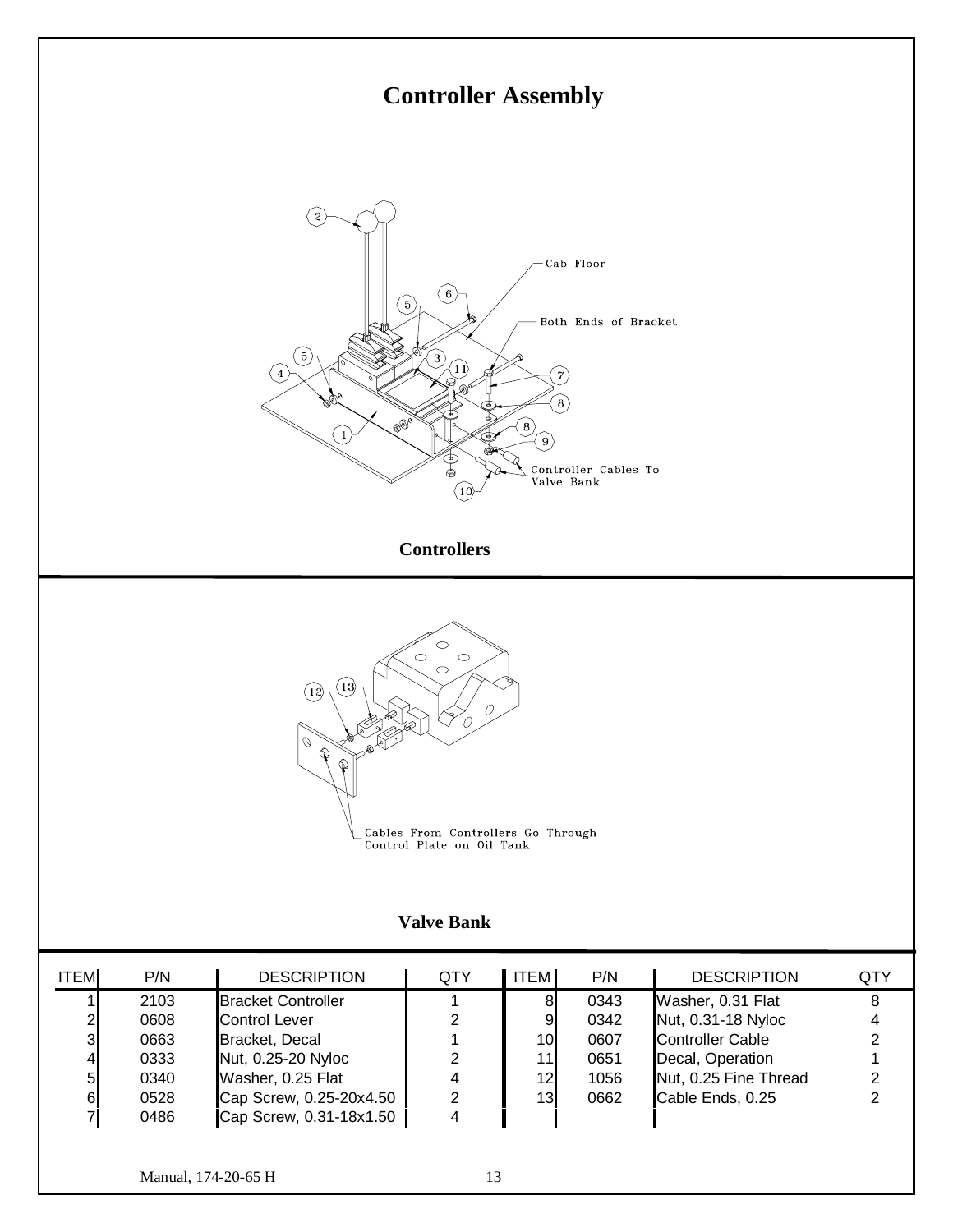

| <b>ITEM</b> | P/N  | <b>DESCRIPTION</b>                      | OTY |
|-------------|------|-----------------------------------------|-----|
|             | 0501 | Cap Screw, 0.50-13x2.00                 |     |
|             | 0352 | Washer, 0.50 Flat<br>Nut, 0.50-13 Nyloc | 6   |
| 31          | 0360 |                                         | 6   |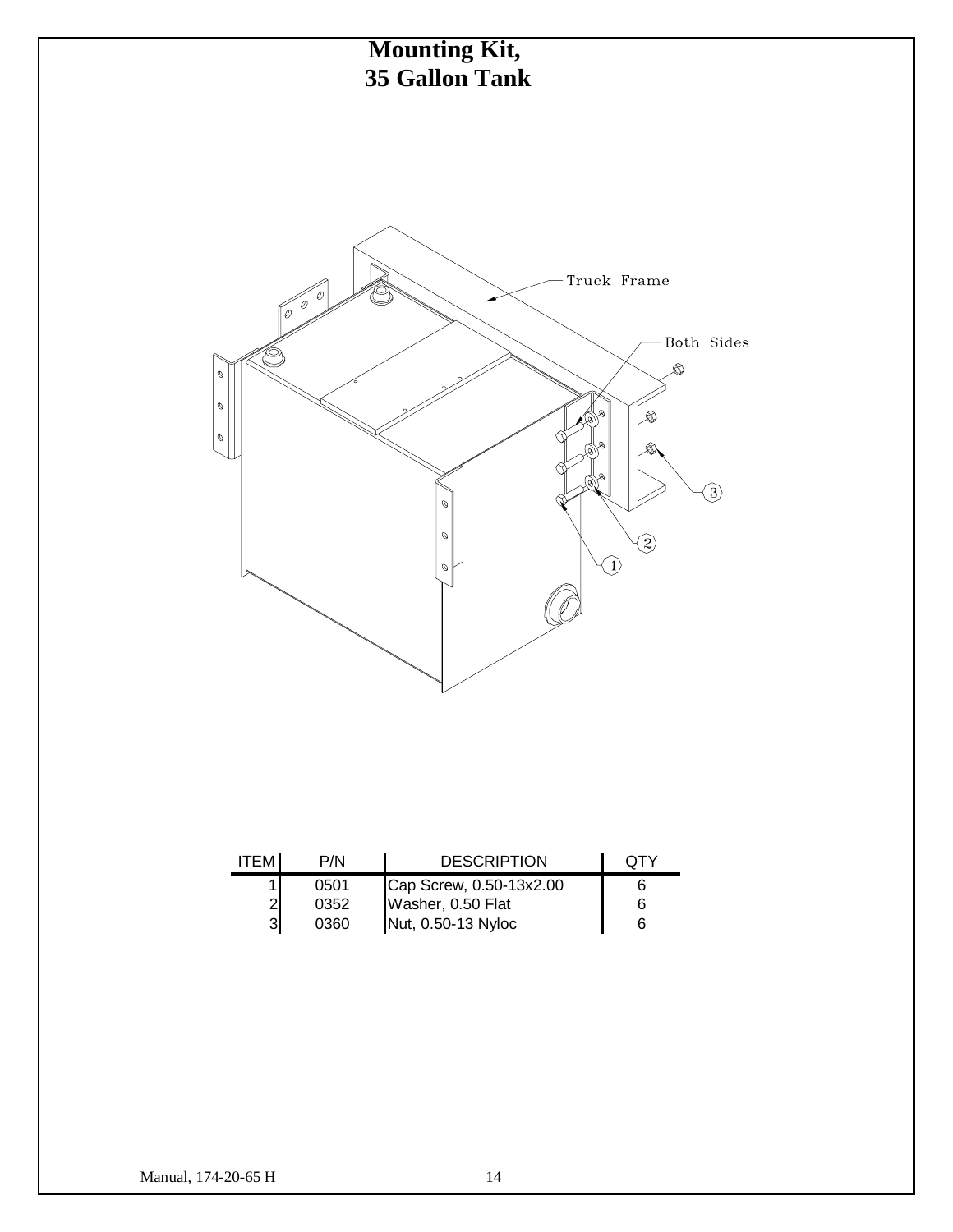

# **Miscellaneous Parts**

| P/N   | <b>DESCRIPTION</b>                    | <b>QTY</b> | P/N | <b>DESCRIPTION</b>           | QTY |
|-------|---------------------------------------|------------|-----|------------------------------|-----|
| 6900  | Fender, Tandem                        |            |     | D0045 Alarm, Back Up         |     |
| C6081 | Tail Light, Combination               |            |     | D0046 Bracket, License Plate |     |
| C6181 | Light, Bar Red                        |            |     | D0047 Bracket, Clearance     |     |
| D0043 | Light, Rear Marker, W/ Reflector, Red |            |     | D0048 Bracket, Tail Light    |     |
| D0044 | Light, Clearance, W/Reflector, Amber  |            |     |                              |     |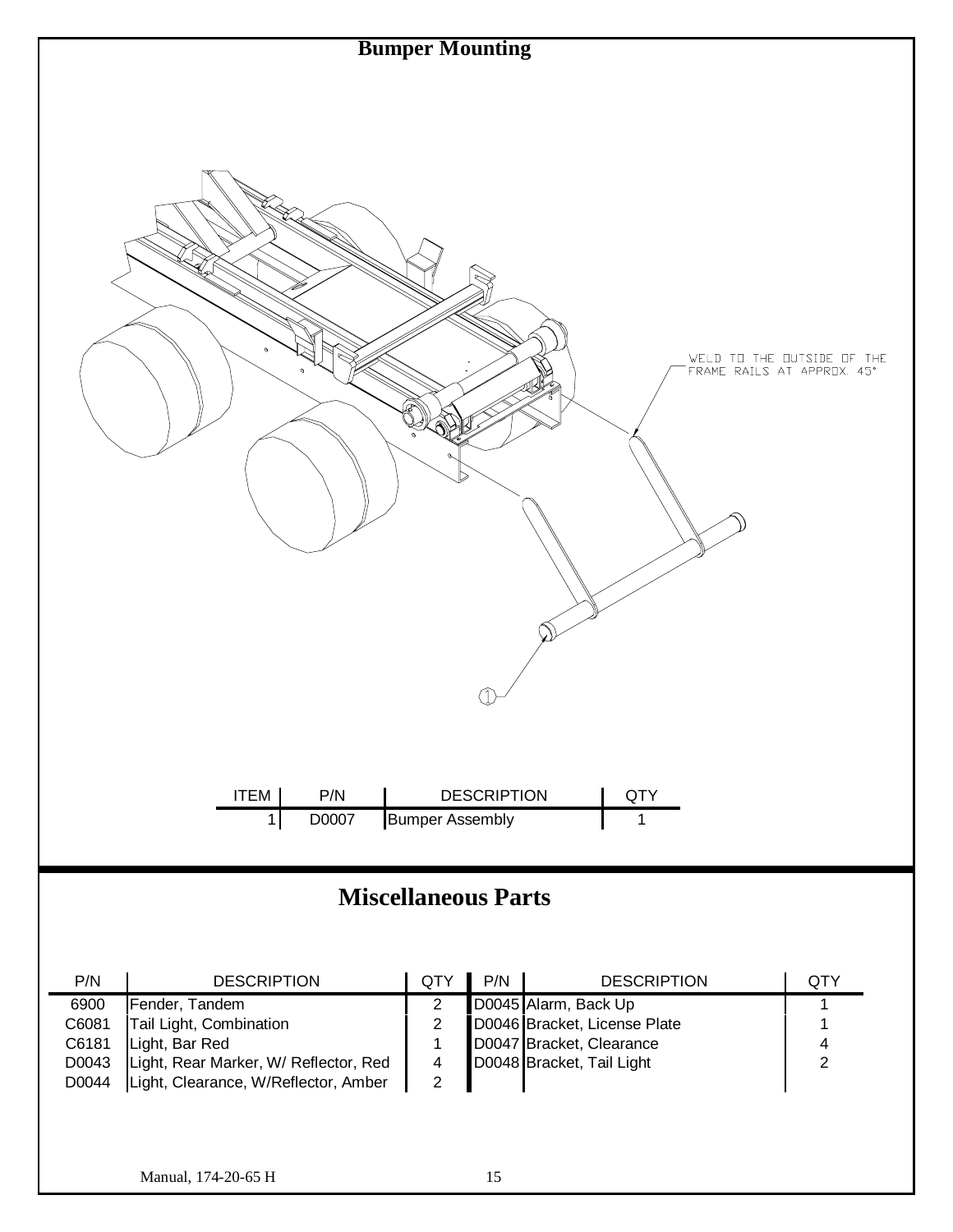

Manual, 174-20-65 H 16